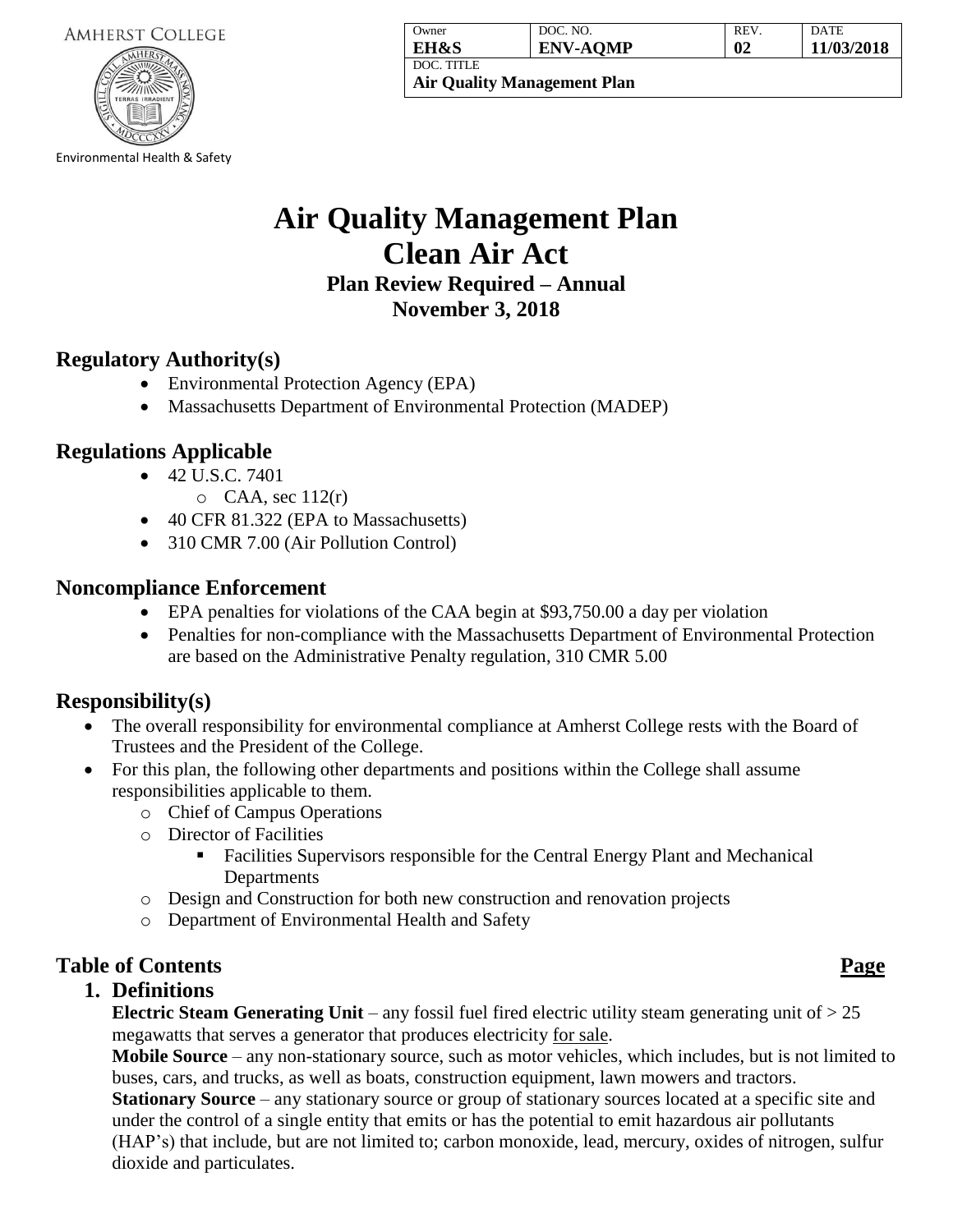#### **AMHERST COLLEGE**



| Owner                              | DOC. NO.        | REV.         | <b>DATE</b> |
|------------------------------------|-----------------|--------------|-------------|
| <b>EH&amp;S</b>                    | <b>ENV-AQMP</b> | $\mathbf{0}$ | 11/03/2018  |
| DOC. TITLE                         |                 |              |             |
| <b>Air Quality Management Plan</b> |                 |              |             |

Environmental Health & Safety

- **Area Source –** any stationary source that is not considered to be a "major source" of hazardous air pollutants.
- **Major Source** any stationary source that emits, or has the potential to emit  $\geq 10$  tons of a specific hazardous air pollutant annually, or 25 tons of a combination of hazardous air pollutants over the course of a year.

## **2. Applicability**

Amherst College owns and operates both a stationary source Central Energy Plant (CEP) that utilizes fossil fuels, as well as mobile sources which has the potential to generate hazardous air pollutants, regulated by both the Federal EPA and the Massachusetts DEP. The goal of the CAA is to regulate emissions of HAP's to better protect the health and well-being of the public as well as the environment.

## **3. Requirements**

For Amherst College, the EPA and MADEP encourages the use of alternative fuels for both mobile and stationary sources of emissions. Alternative fuels may include biodiesel, electricity, natural gas and propane, which are cleaner than both regular diesel and gasoline from an emissions standpoint. The general requirements to prevent air pollution in Massachusetts includes the following provisions;

- 3.1 No person owning, leasing or controlling the operation of any mobile or stationary source shall willfully, negligently, or through failure to provide necessary equipment or to take necessary precautions, permit any emission from said air contamination source or sources of such quantities of air contaminants which will cause, by themselves or in conjunction with other air contaminants, a condition of air pollution.
- 3.2 In accordance with the requirements of 310 CMR 7.02, the Commonwealth of Massachusetts has set procedures and standards of issuance of facility approvals which establish emission limitations and/or restrictions for a facility or emission unit.
	- 3.2.1 A plan approval is required prior to the construction, substantial reconstruction, alteration or subsequent operation of any facility that may emit contaminants to the air.
		- 3.2.1.1 The need for the plan is determined by comparing the maximum design capacity of the proposed equipment for fuel utilization facilities or the potential to emit to the plan approval thresholds.
			- For plan approval or denial, the MADEP must limit its actions to matters that may cause or contribute to a condition of air pollution.

#### **3.2.2 Exemptions**

- 3.2.2.1 The requirement to obtain a plan approval if the facility qualifies for one or more of the following;
	- a) **Air Pollution Control Equipment** which do not include oxidizers or afterburners, that are added to a facility currently in compliance with the provisions of 310 CMR 7.02, provided that the air pollution reduction equipment is not otherwise required and that it does not increase the potential emissions of a single criteria pollutant or any single non-criteria pollutant by > 1 ton or more, calculated over a 12 consecutive month time period, and that the air pollution control equipment does not replace an existing air pollution control device required by the plan
		- o Persons installing the air pollution control equipment as allowed by the exception shall notify the MADEP, Air Quality Section, within 60 days of installation.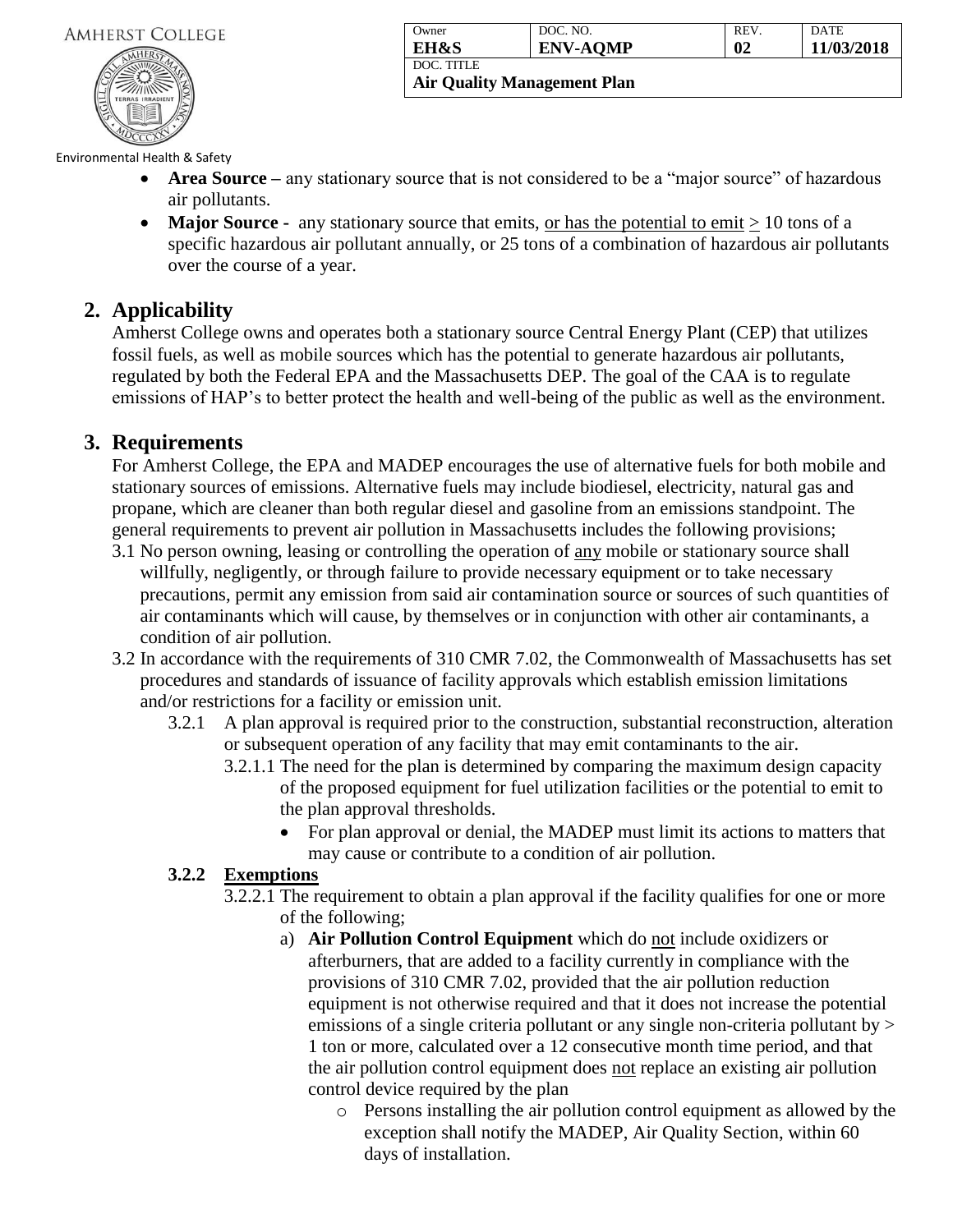| <b>AMHERST COLLEGE</b> |  |
|------------------------|--|
|------------------------|--|



Environmental Health & Safety

| Owner           | DOC. NO.        | <b>REV</b> | <b>DATE</b> |
|-----------------|-----------------|------------|-------------|
| <b>EH&amp;S</b> | <b>ENV-AQMP</b> | 02         | 11/03/2018  |
| DOC. TITLE      |                 |            |             |

**Air Quality Management Plan**

- b) **Air Pollution Control Equipment for Particulate(s)** means the replacement of an existing air pollution control device for particulates, such as a baghouse, even if it was required by a previous plan. The replacement device shall be similar in design to the existing control device, and the same size or larger than the original control device. The replacement device must be designed to achieve the same or better collection efficiency as the device being replaced.
	- o Persons replacing this device must notify the MADEP (Air Quality Section) in writing, at least 30 days before the device is replaced
- c) **Battery Charging Facilities** used to charge lead acid batteries
- d) **Burner Tip Replacement**
- e) **Cooling Towers** with a maximum recirculation rate of  $\leq$  20,000gpm, a drift eliminator, a non-chromium inhibitor, and has total dissolved solids concentration in the blowdown  $\lt$  1,800 mg/liter.
- f) *De mimimis* **Increase in Emissions** Construction or alteration that results in an increase in potential emissions of  $< 1$  ton of any air contaminant, calculated over any consecutive 12-month time period.
- g) **Emergency and Stand-By Engines, Generators or Turbines** which must comply with the requirements of 310 CMR 7.03 on all units installed after June 01, 1990
	- o Also see the Amherst College Environmental Results Program which includes the mandates for Emergency Generators, Turbines and Fire Pumps.
- h) **Emergency Release Containment**, which is an area specifically constructed or designed to contain an unplanned release
- i) **Fire Suppression Systems**
- j) **Fuel and Chemical Storage Tanks** with a capacity of < 40,000 gallons and used exclusively to store a product with a vapor pressure of  $< 1.5$ psi at the average annual ambient temperature
- k) **Fuel Atomization Equipment**, with the exception of replacing a steam or air atomization with a mechanical atomization.
- l) **Fuel Loading Racks**
- m) **Fuel Switching** Conversion of a fuel utilization facility rated at a maximum heat input capacity of < 100,000,000 Btu per hour energy input where the unit is converted from oil or solid fuel to oil/natural gas dual fuel capability or natural gas as the only fuel source.
	- o For this exception the fuel utilization facility is defined as any single boiler, hot oil generator, melt furnace, process heater, oven or similar fuel burning unit as determined by the MADEP
- n) **Fuel Utilization Facilities** which is any fuel utilization facility, excluding internal combustion engines such as combination turbines or reciprocating engines, where the individual fuel utilization emission unit being constructed or altered has a maximum energy input capacity of less than:
	- o 10,000,000 Btu/hour utilizing natural gas or propane
	- o 10,000,000 Btu/hour utilizing distillate fuel oil
	- o 10,000,000 Btu/hour utilizing residual fuel oil with a sulfur content of  $< 0.28$  lbs/million Btu heat release potential, which is  $\sim 0.5\%$  sulfur by weight.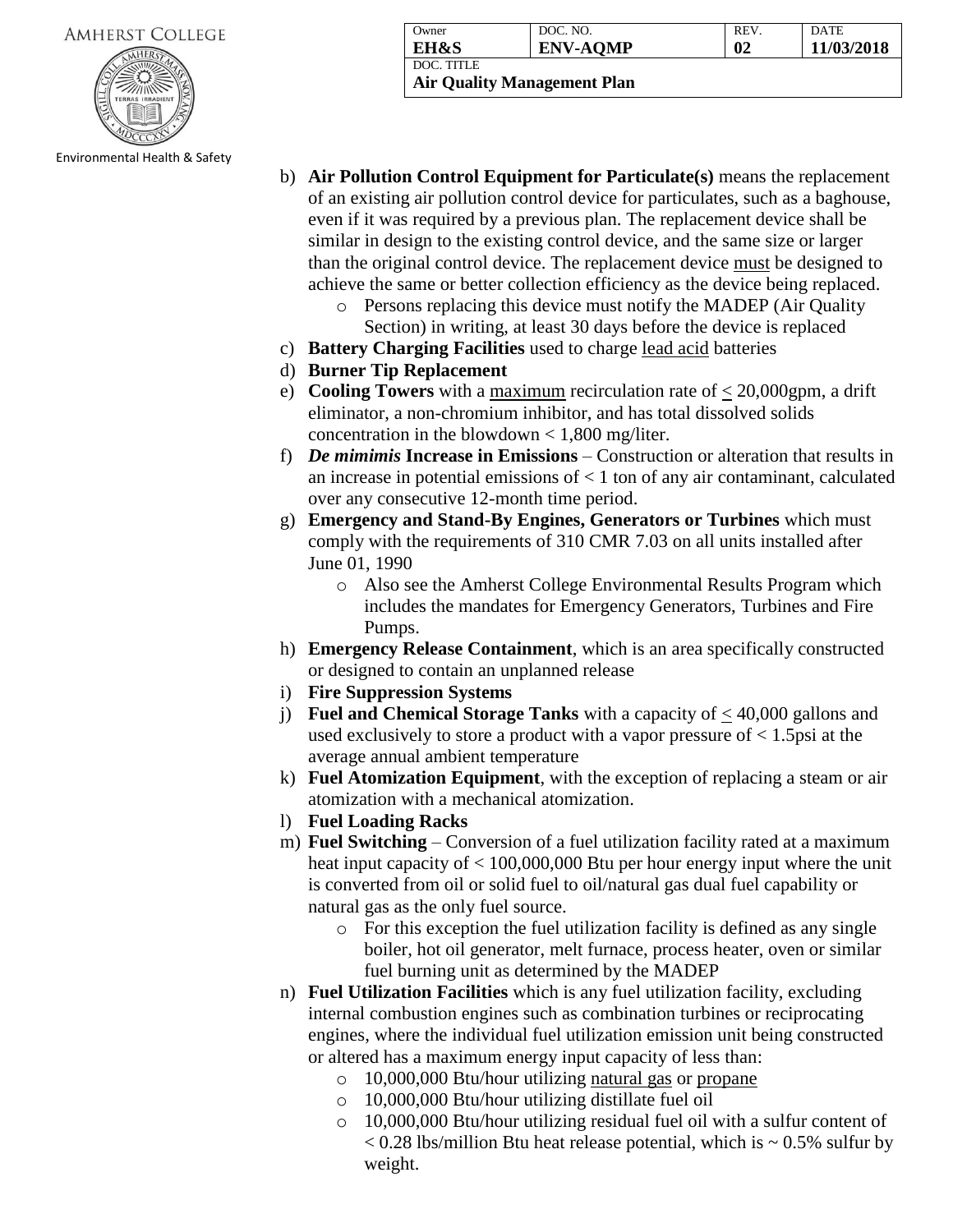#### **AMHERST COLLEGE**



Environmental Health & Safety

| Owner                              | DOC. NO.        | <b>REV</b> | DATE       |
|------------------------------------|-----------------|------------|------------|
| EH&S                               | <b>ENV-AQMP</b> | 02         | 11/03/2018 |
| l doc. title                       |                 |            |            |
| <b>Air Quality Management Plan</b> |                 |            |            |

- o 3,000,000 Btu/hour utilizing solid fuel with automatic fuel feed
- o 3,000,000 Btu/hour utilizing digester gas
- o 1,000,000 Btu/hour utilizing hand fired solid fuel
- o) **Insignificant Activities** as referenced in 310 CMR 7.00 (appendix C (5)(i), as well as office equipment, static electricity reduction devices, electric arcs and motors that generate ozone
- p) **Maintenance or Repair** of a facility
- q) **Blending** and **Mixing Equipment** to make water based solutions of < 5% VOC's by weight
- r) **Molding**  Compression or plastic injection, except for blow and extrusion molding
- s) **Motor Vehicle Maintenance**, except for refinishing facilities
- t) **Operating Hours** which would be an increase in the hours of operation of a production facility not otherwise restricted
- u) **Operating Rate/Product Changes** an increase in the rate of production at a facility not otherwise restricted
- v) **Ownership** which is a change in facility ownership, provided the MADEP is notified (in writing) with 60 days of the effective date of the change
- w) **Plan Approval by** Rule which is an emission unit listed in 310 CMR 7.03, provided that the design, maintenance, operation and recordkeeping requirements conforms to the requirements of 310 CMR 7.03
- x) **Plumbing** as it pertains to soil stacks and vents
- y) **Pressure Release Devices**
- z) **Relocation of Approved Equipment**, previously approved, as long as the equipment does not contribute to a condition of air pollution.
- aa) **Thermal** and **Catalytic Oxidizers** which would be the process emission oxidizer or afterburner with a rated capacity of <40,000,000 Btu/hour using natural gas and installed on a previously approved facility or on a new facility which otherwise meets the plan approval exemptions provided in 310 CMR 7.02(2)
	- o Persons installing thermal or catalytic oxidizers (if permitted by this exception) must notify the MADEP (Air Quality Section) within 60 days of installation.

#### bb) **Turbines and Reciprocating Engines**

- o March 22, 2006 or before an individual internal combustion engine including a combustion turbine or reciprocating engine having an energy input capacity of < 3,000,000 Btu/hour or an internal combustion engine regulated by EPA as an off-road engine
- o March 23, 2006 or after an individual internal combustion engine including a combustion turbine or reciprocating engine installed and operated in compliance with 310 CMR 7.26 (40) – 310 CMR 7.26 (44), or an internal combustion engine regulated by EPA as a non-road engine
- cc) **Wastewater Treatment** and/or pumping facilities with average daily input flows of 50,000 gpm and which treat sanitary sewage exclusively
- dd) **Water Treatment -** treatment systems that process cooling water or boiler feed water